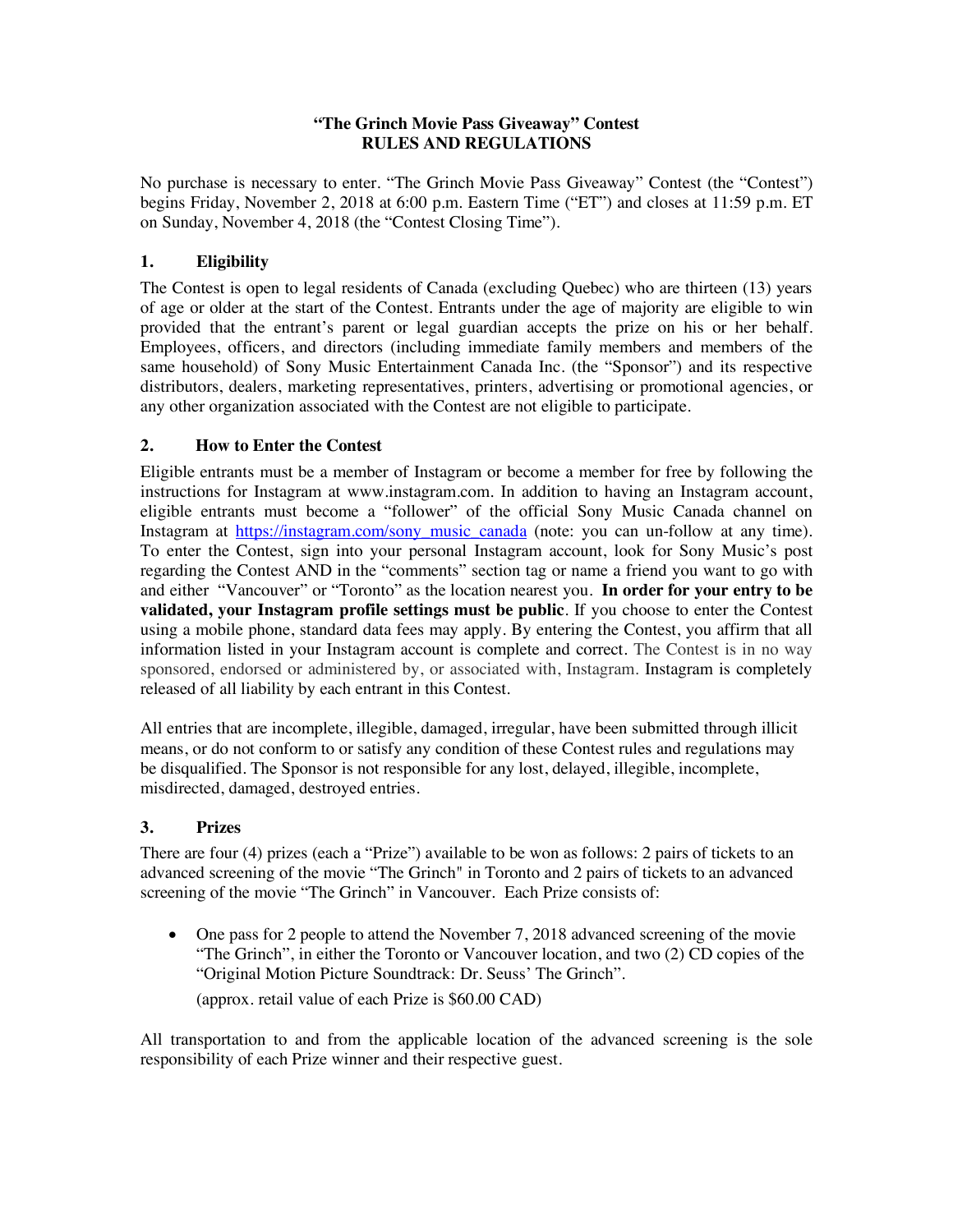All costs and expenses not specifically listed as part of the Prize are the sole responsibility of the Prize winner (and/or guest). The Sponsor reserves the right to substitute the Prize in whole or in part for a prize of equal or greater value in the event that any component of the Prize is unavailable for any reason. The Prize must be accepted as awarded and no substitutions, except as identified above, will be made. The Prize may not be sold, transferred or assigned and is not convertible to cash.

### **4. The Draw**

At approximately 10:00 a.m. ET on November 5, 2018 the winners of the Contest will be selected in a random drawing conducted by the Sponsor of all eligible entries received by the Contest Closing Time. The draw will be conducted at the offices of the Sponsor located at 150 Ferrand Dr. Toronto, Ontario. The odds of winning depend on the number of eligible entries received. The Sponsor will attempt to notify the selected entrant by the Instagram account used to enter the Contest within two hours of the draw. In order to be declared a winner, selected entrant must, unaided, correctly answer a skill-testing mathematical question and, within the deadline stipulated by the Sponsor, the selected entrant and his/her guest must sign and return a Contest eligibility and liability/publicity release confirming compliance with these rules and regulations, releasing the Sponsor and its respective directors, officers, employees and agents from all liability and, except where prohibited by law, permitting the Sponsor to use their names, addresses (city and province), likenesses, voices, written statements and images, without compensation, worldwide and in perpetuity, in any and all forms of media now known or hereafter devised, including the Internet, in any publicity carried out by the Sponsor. If the selected entrant or his/her guest is under the age of majority, the contest eligibility and liability/publicity release must be submitted by such person's parent or legal guardian. Selected entrant must also provide proof of identity (photocopy of Driver's License, Passport or any other government-issued photo identification). In the event that a selected entrant is not eligible for any reason, has not correctly answered the skilltesting question or cannot be contacted after twenty-four (24) hours of the first attempt to contact the selected entrant, such entrant shall be disqualified and the Sponsor shall have the right to select another entrant and the Sponsor shall be released and discharged from any liability or responsibility in this regard. No correspondence will be made except with the selected entrant(s).

### **5. General**

By entering the Contest, entrants agree to abide by these rules and regulations, and further agree that the decisions of the Sponsor are final. The Sponsor reserves the right at any time without prior notice to withdraw, cancel, terminate, amend, modify or suspend the Contest if for any reason in the opinion of the Sponsor, in its sole discretion, the Contest is not capable of operating as planned or if the administration, security, fairness, integrity, or proper conduct of the Contest is corrupted or adversely affected, including by reason of infection by computer virus, bugs, tampering, unauthorized intervention, fraud, technical failures, or any other causes beyond its control. The Sponsor reserves the right in its sole discretion to disqualify any individual it finds to be tampering with the online entry process or the operation of the Contest or to be acting in violation of these rules or otherwise in disruptive manner with respect to the Contest. CAUTION: ANY ATTEMPT BY A CONTESTANT TO DELIBERATELY DAMAGE ANY WEBSITE OR UNDERMINE THE LEGITIMATE OPERATION OF THE CONTEST IS A VIOLATION OF CRIMINAL AND CIVIL LAWS AND SHOULD SUCH AN ATTEMPT BE MADE, THE SPONSOR RESERVES THE RIGHT TO SEEK DAMAGES FROM ANY SUCH ENTRANT TO THE FULLEST EXTENT PERMITTED BY LAW. The Sponsor also reserves the right to cancel this Contest at any time because of any printing or other error. The Sponsor does not assume any responsibility for incorrect or inaccurate capture of entry information, technical malfunctions, human or technical error, seeding or printing errors, lost, delayed or